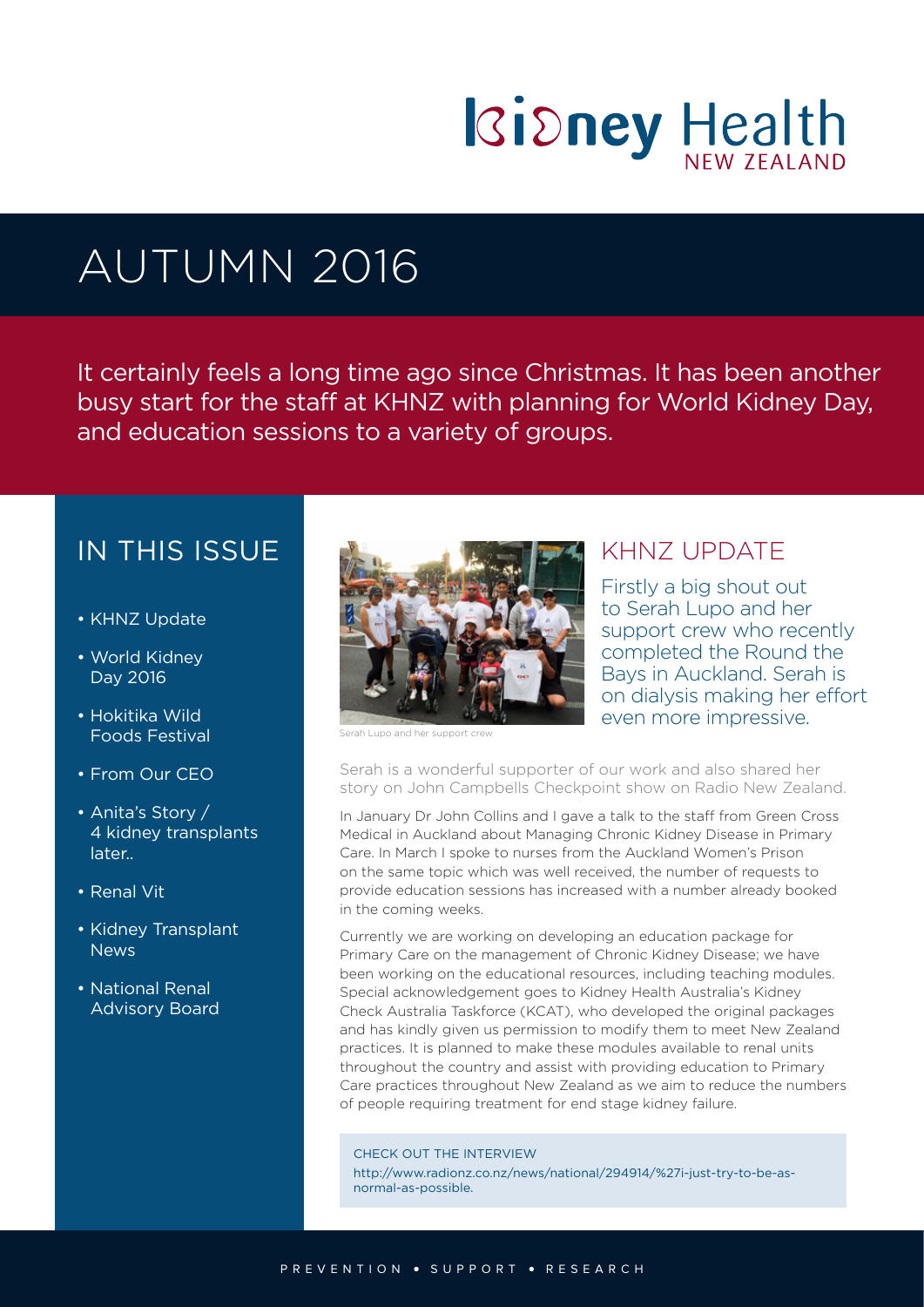





# WORLD KIDNEY DAY 2016

This year the New Zealand Police were the targets of Kidney Health Checks, ith staff from many of the renal units throughout the country paying a visit to their local Police station offering free blood pressure and urine checks.

The response was overwhelmingly positive with requests for more opportunities to be checked. Special thanks must go to the nurses and Drs who gave up their time to support the day and help raise awareness of the importance of getting your kidneys checked.

This year the New Zealand Police were the targets of Kidney Health Checks.

## HOKITIKA WILD FOODS / MARCH 2016





Held two days after World Kidney Day, we decided it would be fun to combine with local Cassie Lee, whose mother Robyn sadly died last year following several years battling kidney failure and was passionate about supporting anything that either helped people with kidney disease or to raise public awareness, who wanted to carry on where her mother left off.

So in typical West Coaster style Cassie gathered some of Robyn's friends and relations together and the "Wild Bush Kidney Clinic" was created. The Kidney Kebabs and Kidney bean, beef and bacon burritos proved popular and while the punters bought their food, I offered free kidney health checks to anyone passing by. To say I was overwhelmed with the response is an understatement, more than 250 Blood pressures taken 50 urines tested for protein and many conversations about kidney health and organ donation taking place. I was especially impressed with the numbers of young adults keen to know more about their kidney health.

To top off a great day the **Wild Bush Kidney Clinic** were named the **proud winners** of the **Best Overall Stall!**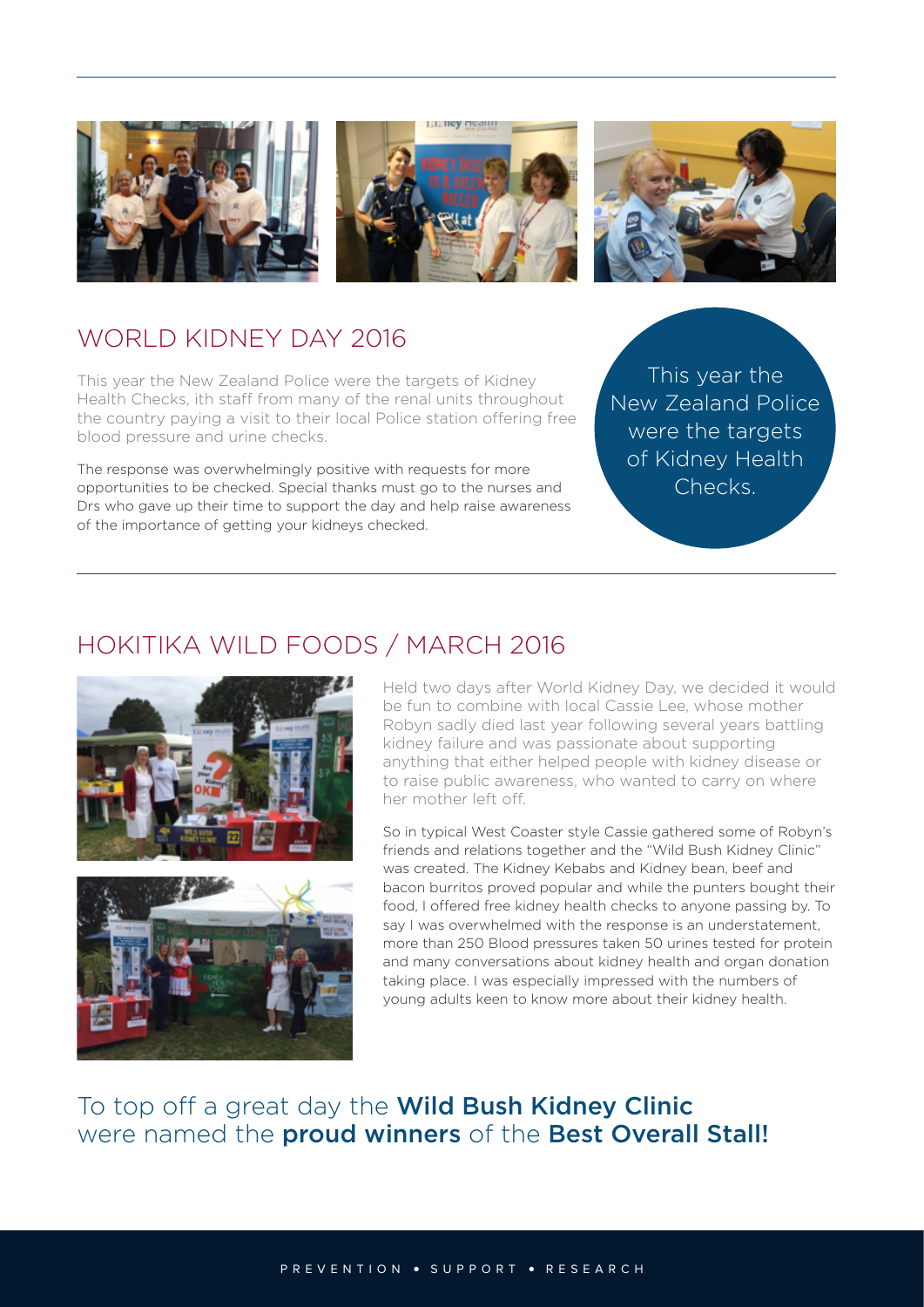

FROM THE CEO

### Welcome to 2016 – a year in which, again, Kidney Health will be very much under the public spotlight.

As March rolls on, the Government's Health Select Committee is due to report back to Parliament on their consideration of National List MP Chris Bishop's Financial Assistance for Live Organ Donation Private Member's Bill.

Having attended both Select Committee meetings that heard oral submissions on the Bill late last year, it was already clear that there was general cross-party agreement that the current WINZbased remuneration process was both woefully inadequate from a financial point of view, and cumbersome to the point that many potential donors didn't even bother engaging with the process. It is anticipated that the Select Committee will recommend an increase in the level of financial assistance available to live organ donors to at least the 80% provided for in the Bill, if not to the 100% of lost income and additional expenses incurred recommended by Kidney Health NZ in our own submission (and supported by a number of other submitters).

Alongside this, the Ministry of

Health is due to report back to Health Minister Dr Jonathan Coleman on their review of deceased organ donation and transplant services. It has been both a privilege and an enlightening experience to have been involved with the Expert Advisory Group supporting the Ministry in this review. Bound by a confidentiality agreement for the period of the review, I cannot of course go into much detail at this point. Suffice to say, however, that the review process has garnered a wealth of statistical information that has not previously seen the light of day, seen a range of clinicians and other health professionals from right across the country interviewed regarding their experience of the current regime for deceased organ donation, and identified a number of key barriers to deceased organ donation inherent in the current regime. The Ministry is due to report back to Dr Coleman with its findings and recommendations in the next month or so.

Kidney Health NZ (along with Kidney Health Australia) has been approached by the Australia & NZ Society of Nephrology, noting that patients travelling between Australia and New Zealand for holiday haemodialysis are now being charged in some public hospitals for their outpatient treatments. A similar concern was expressed to us by NZ's National Renal Advisory Board last year, highlighting in particular what appears to be a level of variation across NZ renal units in terms of the availability of 'away from home' dialysis for those on holiday or whose work commitments require dialysis outside of their home region. I recently had the opportunity to raise this matter with senior staff at the Ministry of Health, and also intend raising it with the various DHBs providing dialysis – offering Kidney Health NZ's support in undertaking a comprehensive review of 'away from home dialysis'. It is intended

that such a review would also undertake a stocktake of the various community-based options available (e.g. the Taupo holiday house managed by the Wellington Region Kidney Society, and the motor homes and caravan provided by local kidney support groups). While a more formal survey of dialysis patients will be undertaken as part of this review, if you want to share your experience of accessing 'away from home' dialysis with us in the meantime, please don't hesitate to email me (max@kidneys.co.nz).

Elsewhere in this newsletter, Carmel provides an update on the other major piece of work that Kidney Health NZ is currently involved in – the Ministry of Health's Chronic Kidney Disease (CKD) initiative, raising awareness of CKD in the General Practice setting. This nation-wide initiative has provided a timely reminder to us that, as important as our support for the more than 2,500 dialysis patients and 1,600 transplant recipients and their families is, there are another one in ten New Zealanders living with CKD – the vast majority of whom will be completely unaware of this. Yet the reality is, if the early stage kidney disease affecting those 300,000 individuals is not caught early enough – if it isn't addressed until more obvious symptoms appear, some 90% will inevitably progress to requiring dialysis or transplant. The potential this national initiative has to change the face of kidney health in NZ is enormous.

Thanks again for your ongoing support. And remember, we welcome your feedback, and any opportunity to visit your area with information and support, or simply to hear your stories.

All the best for 2016!

Max Reid, Chief Executive.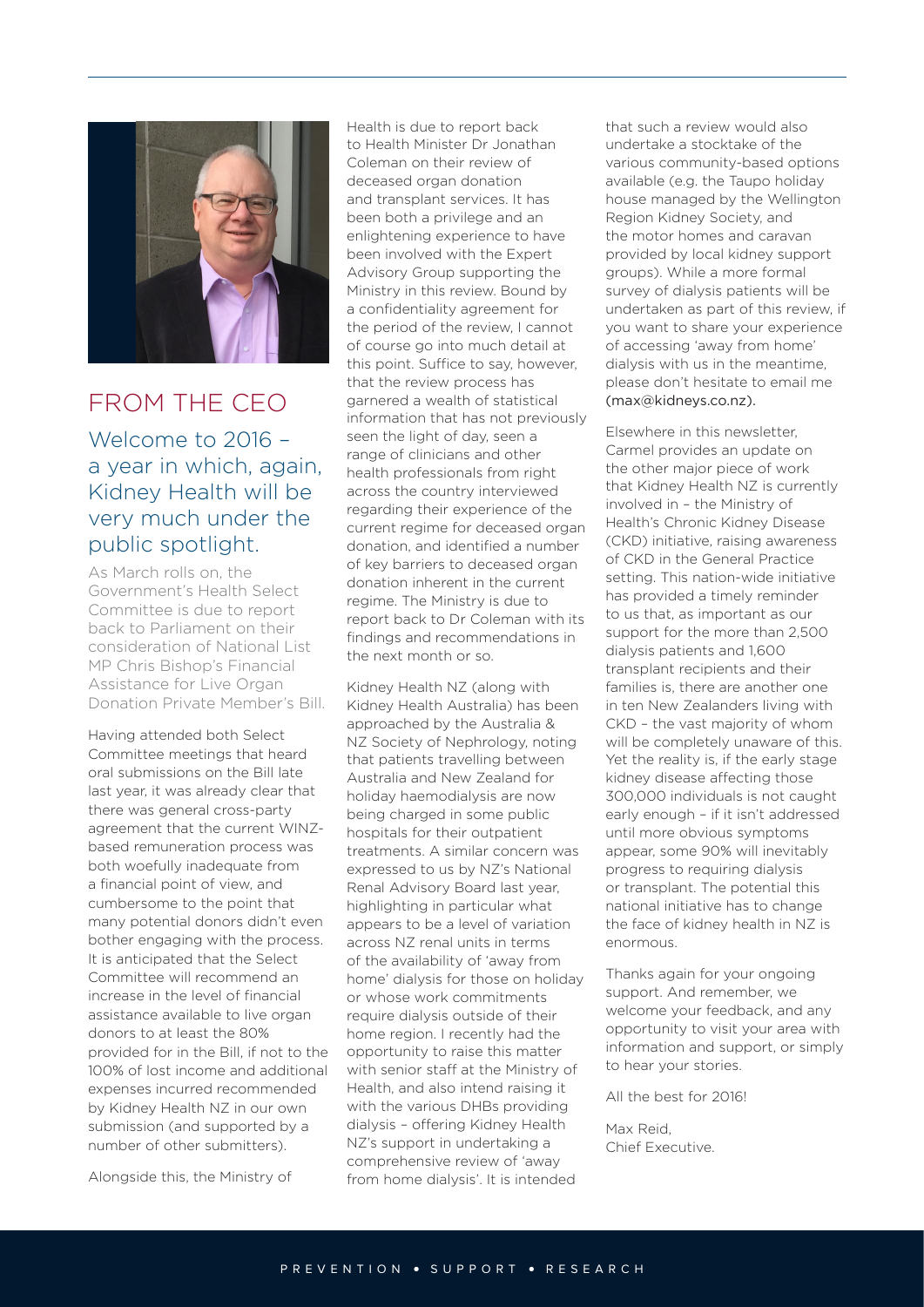

# ANITA'S STORY

Recently Anita received a kidney transplant, it was her fourth, I have asked Anita to share her story and she has very kindly agreed.

Anita is inspirational, not only because of what she has endured over the years but how she has dealt with it, she is one of the most positive people I have met, so here is Anita's story;

#### TELL US A LITTLE ABOUT YOURSELE.

Born in Mosgiel in the late 60's. Family moved to Queenstown in the mid 70's and back to Mosgiel in the early 80's when ill health for both myself and my mum dictated that a home closer to a hospital was essential.

Skip a few decades ….. I am now 47 years old, married to Bryan and live in Outram, Otago with our King Charles Cavalier - Frosty. Up until around 2 years ago I worked full time as an Administration Manager, a position I have had for nearly 30 years. When my health deteriorated I chose to cut my hours so now I work 3 days a week and "on-call" as required. Since this last transplant I am more than able to go back full time but am just enjoying a bit of time to catch up with friends and family and enjoying life.

#### HOW OLD WERE YOU WHEN YOU WERE DIAGNOSED WITH KIDNEY FAILURE AND HOW DID IT IMPACT ON YOUR LIFE?

I was 12 when first diagnosed back in 1981. The impact was huge on my life. I had no idea what my future was and in a way probably better that I wasn't too aware. At that time we lived in Queenstown but Mum and I had to live in Christchurch to learn dialysis and cope with all the side issues kidney failure has to offer.

The stress on the family was immense. My parents and brother were impacted severely. My father and brother used to commute at weekends to Christchurch from Queenstown when they were able. The family became a very disjointed unit for quite some time.

As the years went by I missed out on quite a bit of the socialising that a typical teenager would experience. Having no freedom was the hardest part. My fistula was never that great and therefore needling was always a battle.

There were no dialysis "holiday" houses /caravans or trips available back in the 80's so therefore no holidays for our family. The times I spent on dialysis were very difficult especially for my mother who was the primary carer.

#### YOU HAVE HAD FOUR KIDNEY TRANSPLANTS, CAN YOU TELL US A LITTLE BIT ABOUT THEM, (HOW OLD WERE YOU WHEN YOU RECEIVED YOUR FIRST ONE AND HOW LONG EACH ONE LASTED?) WERE THEY FROM DECEASED DONORS OR LIVING DONORS?

First one at 12 (1981) – lasted a month. Second one at 15 (1983) – lasted 2 years. Third one at 19 (1987) lasted 28 years and now my fourth at 47 (2015) – to last forever. The first 3 were from deceased donors. Back in the 80's live donations were a huge ordeal and they also only took the organs from relatives. As medicine has progressed (thankfully) times have changed and while living organ donation is still a massive ordeal, medicine has improved this form of transplantation no end and now you can receive live donations from anybody. My fourth transplant on 29 June 2015 was from my brother. It was overwhelming the family and friends who came forth to donate me this next organ. My brother was the best match so he was chosen as the donor. A gift I can never repay.

#### HOW DID YOU MANAGE WITH THE TIMES YOU WERE ON DIALYSIS?

Don't think "manage" is the word "survived" would be how I see it.

Dialysis was the pits. Life on dialysis, as far as I am concerned, is not life. I have been so fortunate to have had the last 28 years of freedom to travel, work, socialise and live. While I was only back on dialysis this last time for 8 weeks (until my brother was given clearance to donate), dialysis has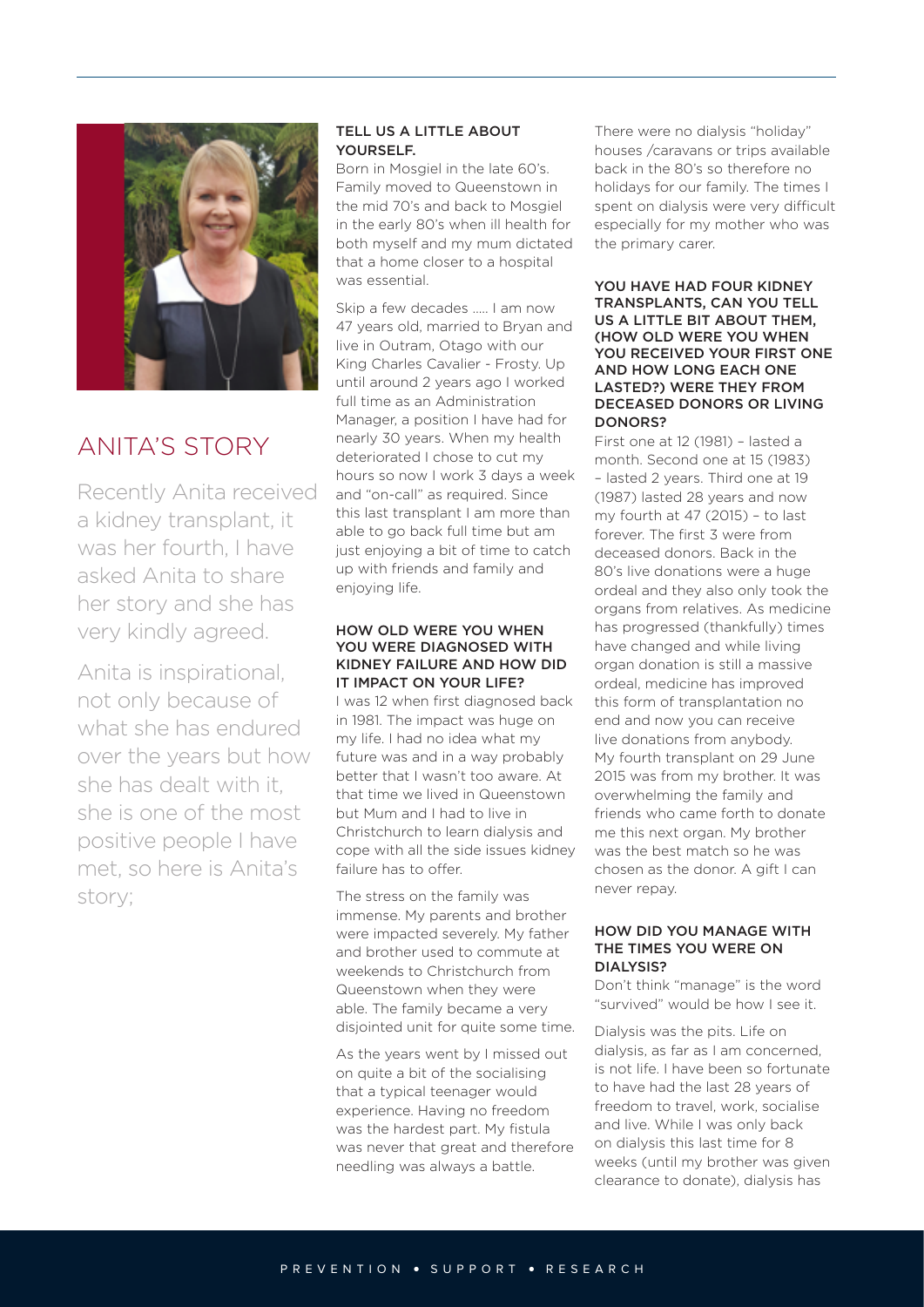never changed – it still is a huge tie, a hassle and you feel crap.

I try not to let any opportunity pass me by as life is for living and I intend to take advantage of that. I see no point living in the past or trying to predict the future – whatever happens will happen and you can't change that. I feel lucky to be able to get out of bed every day and be well enough to enjoy each day. I walk up to an hour every day (every patient should have a dog) and try and keep healthy to the best of my ability. Being ill at a very young age probably has stood me in better stead to deal with the challenges I have been thrown along the way. I didn't really have a choice at 12 years old. I did what I was told and did what I had to to stay alive.

Transplantation was all I ever had my sight set on. I didn't see dialysis as a future. Everyone has different views on what their "quality of life" is but dialysis is not the quality of life I want. I am aware a lot of people cope with dialysis well and they are happy with that. I have great admiration for those patients who don't want a transplant and are happy to continue with dialysis to survive.

Generally, I didn't manage dialysis well at all and I saw it as the stepping stone to a better future.

#### WHAT WAS THE HARDEST PART ABOUT RECEIVING A KIDNEY TRANSPLANT?

As far as the operation itself there was nothing hard about this last one. The whole process was so smooth and with the advances in medicine/surgery etc it was nothing like the last 3. My brother and I were admitted on Sunday night. Transplant Monday morning. I was up out of bed on Tuesday as was my brother. He was discharged on the Thursday and I was discharged on the Saturday. *AMAZING.*

However, mentally – I think the hardest part for the first three transplants was knowing that somewhere in the country a family is in mourning as their close family member has passed away while I am ecstatic with a possible new chance of life in front of me.

My lucky 4th transplant was from my brother. This had its own impacts mentally. Here was my healthy brother, married and raising two children prepared to make this huge sacrifice and give me another chance at life. Emotions run very high at this time. As we all know, rejection is a hard fact of transplantation and in the back of my mind you just have this feeling "what if." However you need to stay positive and look forward and not back. My brother made a well informed decision to donate and if something unfortunate had occurred we would have had to deal with it.

#### WHAT WAS THE BEST PART ABOUT RECEIVING A KIDNEY TRANSPLANT?

The feeling of wellness. I had taste buds. I had red fingers and toes with circulation. I had energy and felt 'alive'. And of course, freedom – no strict dialysis regime to hold you back. It is very difficult to explain the difference to someone who has never been lucky enough to receive a new kidney. Your whole life changes and you see everything so differently. It is like a blind has been lifted from a window and everything appears clearer.

I recall one of my specialists – and this is only recently – quoting that a transplant "is a form of treatment - it is not a cure". I had never thought of it like that before. For me it is a cure. I never looked at transplantation as he had quoted. Maybe because the majority of my life has revolved around "kidney issues, dialysis and transplantation"

I only see transplantation as the way forward.

#### HOW HAVE YOUR FAMILY AND FRIENDS SUPPORTED YOU THROUGH YOUR JOURNEY?

It is indescribable the support I have had from family and friends As soon as word got out that my kidney was failing I had numerous friends and family come forward to donate. Words can't describe how that made me feel. As my health slowly deteriorated I had housework done, gardens done, flowers, food, visits, car pooling – the list just goes on. . I am very humbled by all the support and feel so very lucky to have such wonderful family and friends around me. You need a good support structure in place for times when things appear rough. I know at times (dialysis times) I really couldn't be bothered answering the phone or having visitors – good friends realise and appreciate this. I was honest and told them how I felt and I then found they were happy to be there when needed and happy to give you that peace when you need some time out. You need to try not to cut people off all together because they are the glue that keep you going in the long run.

#### IS THERE ANYTHING YOU WOULD LIKE TO SEE HAPPEN TO IMPROVE THE CURRENT ORGAN DONOR RATE?

Live donors need to be compensated. I could write a book about what my brother had to endure with WINZ to try and get a very minor piece of compensation while he took weeks off work to save my life. As this was my first live organ donation I did not appreciate the "red tape" these donors have to go though. Totally ridiculous when you see the difference they make and the money they save the country. I believe the donors should be fully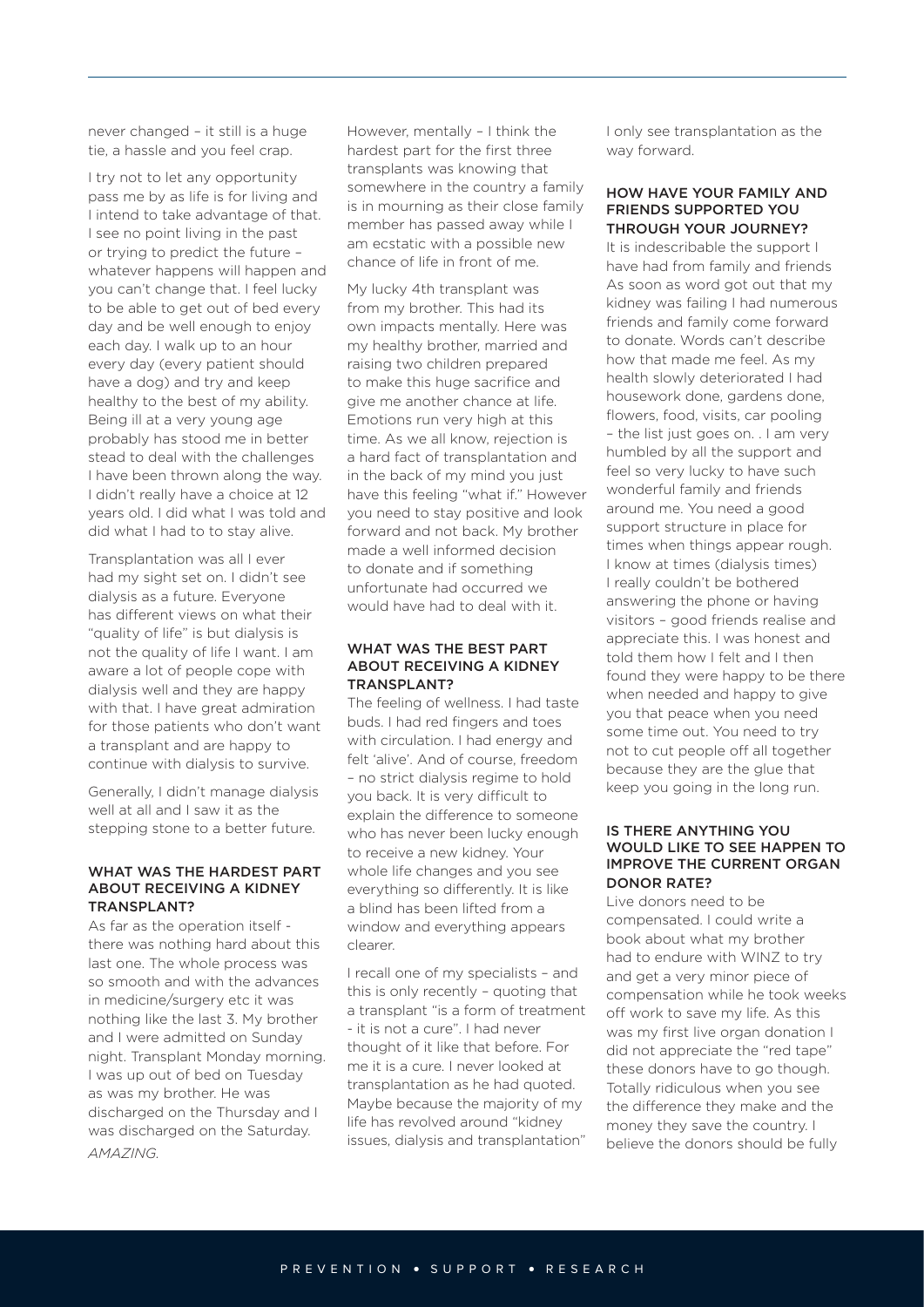# We get a good shot at a second chance (or fourth if you are lucky enough) with transplantation so make the most of every day.

compensated for loss of income, along with any support person that needs to take time off to help them in their recovery. I am sure our donor rate would improve if the country wasn't making it so difficult to do this fantastic life-saving procedure.

#### THE FINAL WORD – IF YOU HAVE ANYTHING TO ADD.

I can't express enough the difference my brother has made to my life. I have been extremely fortunate to be able to receive four transplants and with the fantastic expert care

from our knowledgeable medical profession I now see a future AGAIN.

There is one thing that we must always remember. We get a good shot at a second chance (or fourth if you are lucky enough) with transplantation so make the most of every day. However don't be blasé. Take your drugs, take care of yourself and do what you are advised to do from the experts. You have to try and make the most of a difficult situation that is essentially out of your control - so grab it with both hands and ENJOY it.

You have to try and make the most of a difficult situation that is essentially out of your control

...so grab it with both hands and ENJOY it!

## NATIONAL RENAL ADVISORY BOARD



Kidney Health was pleased to recommend Mardi Thompson as the Consumer Representative on the Ministry of Health's National Renal Advisory Board, replacing Michael Papesch who has held that position on the Board for the past six years.

Mardi, a kidney transplant recipient, moved to the Hawkes Bay from Australia three years ago. Back in Australia, Mardi served as a consumer representative on both the Kidney Health Australia board and the National Health and Medical Research Council. Originally training as a Nurse, Mardi has subsequently completed a Master's Degree in Management, and currently works as a recruitment consultant. Her appointment was enthusiastically endorsed by the NRAB. Our heartfelt thanks to Michael Papesch for his staunch representation of consumer interests and

concerns on the NRAB, and for his continuing involvement, independent of the NRAB, as a Kidney Health NZ board member.new tools available to primary care to help manage patients in the community at an early stage of their disease has the potential to transform thousands of lives here in New Zealand.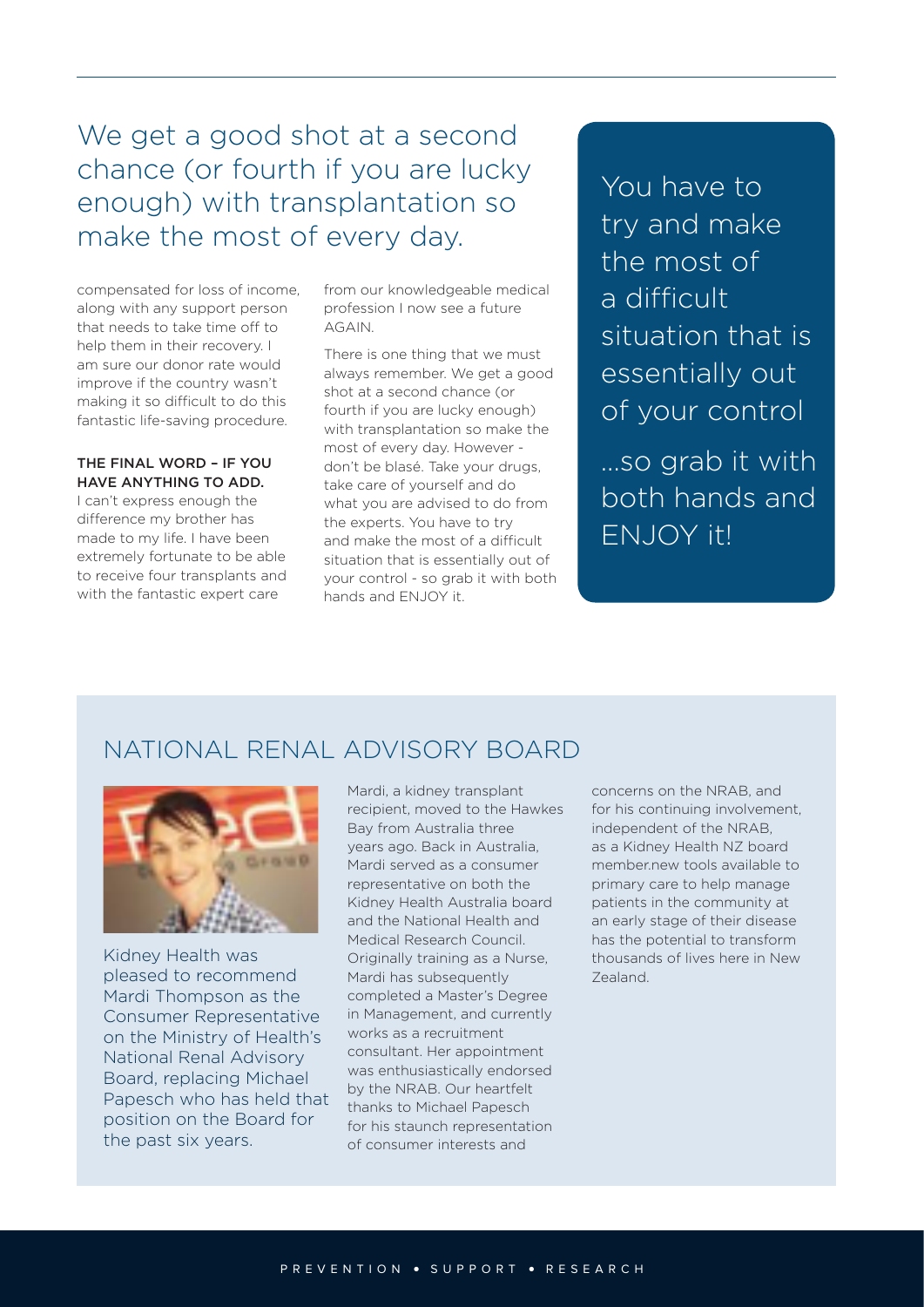### KIDNEY TRANSPLANTATION SOME ENCOURAGING NEWS

More Kiwis were given an organ transplant in 2015 than in any other year, according to the Auckland District Health board.

The combination of deceased and live donors meant 232 people were given an organ transplant, an 8 percent rise from 214 in 2014.

Fifty-three deceased organ donors donated heart, lungs, liver, kidney or pancreas to 158 transplant recipients, a 14 percent increase from the 138 recipients in 2014.

Seventy-eight live donors donated a kidney or part of the liver to 78 recipients.

The Organ Donation New Zealand (ODNZ) has been given an additional \$500,000 allocation per annum, which began four years ago.

"ODNZ believes that the increase in deceased organ donors has resulted from the quality program which the additional funding had supported, with the support and commitment of intensive care nurses and doctors throughout the country,"

says ODNZ clinical director Dr Stephen Streat.

READ MORE http://www.newshub.co.nz/nznews/organ-donationat-its-highest-in-2015-2016010711#ixzz41hHGkk2B

### RENAL VIT ™

Introducing the first and only fully funded multivitamin and mineral supplement developed in New Zealand specifically for people with chronic kidney disease.



Kidney disease changes the way many vitamins and minerals work in the body. The dietary restrictions, medications and dialysis that are used to manage kidney disease means patients are more at risk of being deficient in certain vitamins and minerals.

#### WHAT IS IN RFNAL VIT™?

A unique combination of both necessary and beneficial nutrients at the right dose for people with chronic kidney disease.

It doesn't have certain vitamins and minerals that is the wrong dose may be harmful to people with chronic kidney disease.

#### DOSAGE

One capsule a day provides the essential vitamins and minerals needed by people with renal problems.

#### WHERE CAN YOU GET RENAL VIT™?

It is fully funded on Special Authority for people with Chronic Kidney Disease or on dialysis. It is also available from pharmacies for all stages of chronic kidney disease – a charge will apply.

Talk to your doctor to see if Renal Vit™ is for you.